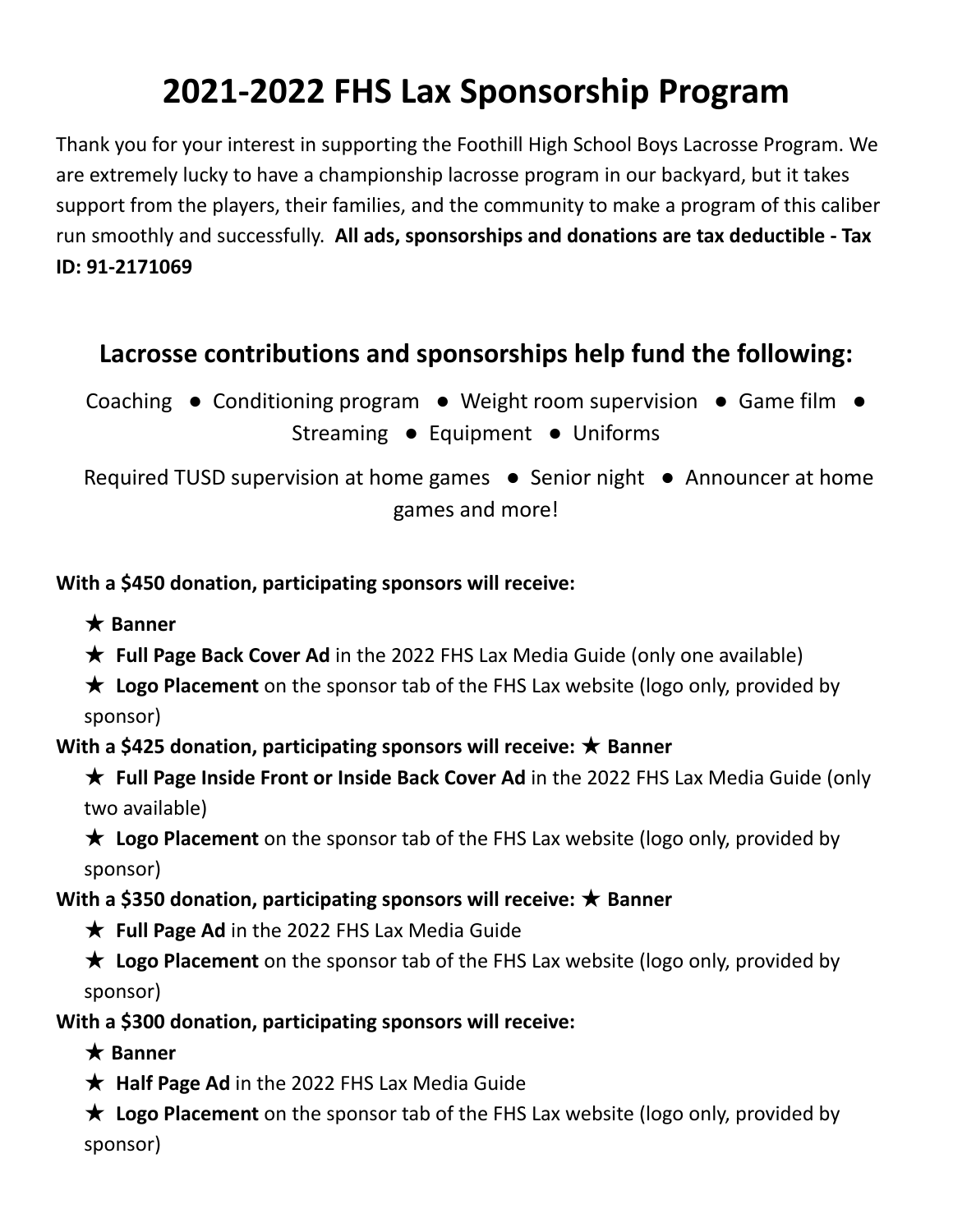**With a \$200 donation, participating sponsors will receive:**

★ **Quarter Page Ad** in the 2022 FHS Lax Media Guide

**Banners** are 36" x 72" vinyl with grommets, printed in FHS colors and hung at all home lax games. Past sponsors will receive a \$50 credit to use existing banner

**Art Guidelines**- We can use your properly formatted JPG or PGN artwork or parent volunteers will create your banner with your JPG or PGN artwork/ logo.

### **Questions or to become a 2022 FHS Lax Sponsor**

Send all sponsorship information and this completed form to Susan Lenoir at **[selenoir@gmail.com](mailto:selenoir@gmail.com)**

### **2021-2022 FHS Lax Sponsorship Program**

| <b>Best Contact Number:</b> | Email: |  |  |
|-----------------------------|--------|--|--|
|                             |        |  |  |

Payments can be made by check payable to Foothill Boys Lacrosse and mailed to: Susan Lenoir 10181 Overhill Drive, Santa Ana CA 922705

...or you can pay online on our Donations page at **foothilllacrosse.org**

#### **ALL SPONSORSHIPS NEED TO BE FINALIZED NO LATER THAN FRIDAY, DECEMBER 10, 2021**

**All ads, sponsorships and donations are tax deductible - Tax ID: 91-2171069**